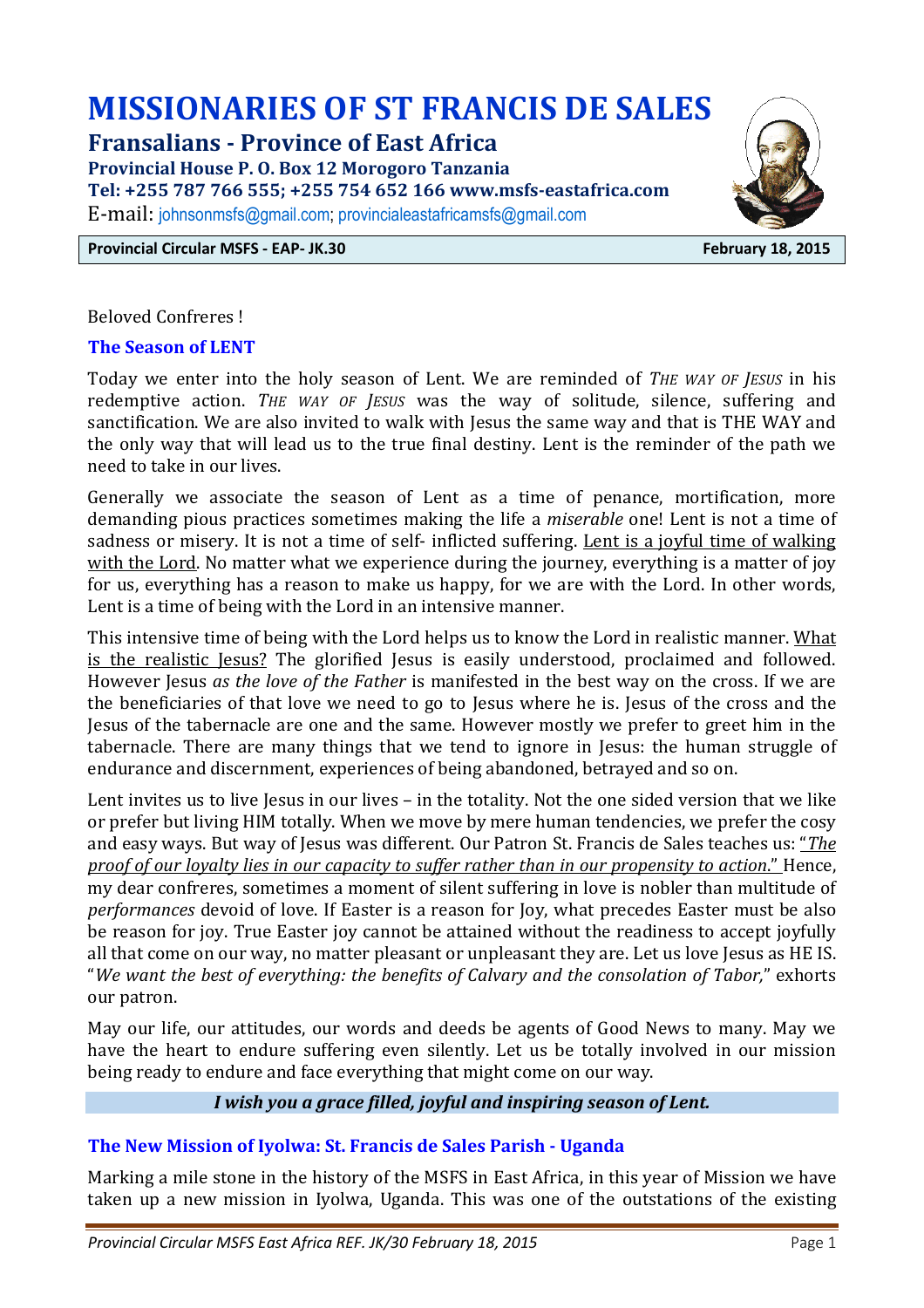Parish of Mulanda in the Archdiocese of Tororo. On February 8, 2015 in a very solemn Eucharistic celebration - conducted in open air, attended by more than 1500 faithful - **His Grace Archbishop Emmanuel Obbo A.J**. the Local Ordinary of the Archdiocese of Tororo, Uganda declared Iyolwa a new parish under the patronage of St. Francis de Sales and entrusted it to the care of MSFS. The Archbishop also administered the sacrament of confirmation to more than 100 young ones. Fr. Chozhithara Thomas MSFS and Fr. Peter Antony George MSFS will be rendering their services in this new mission. Soon we will be also initiating the Foster-Programs in Iyolwa and in the surrounding areas.

Our special thanks to **Rev. Fr. Augustine Odaro** the parish priest of Mulanda, who was very much instrumental in facilitating all the recent developments in Iyolwa, preparing the way for MSFS to come and begin the mission.

We congratulate the people of Iyolwa for getting the new parish and promise our total commitment for the glory of God and for the holistic development of the area. Let us pray for this new mission in order that it gets really touched by the spirituality of love - the St. Francis de Sales.

| New Address: | Fransalians-Iyolwa<br>P. O. Box 75, Tororo, Uganda |                                                                          |
|--------------|----------------------------------------------------|--------------------------------------------------------------------------|
| Phone number | Fr. Antony George Peter:<br>Fr. Chozhithara Thomas | +256 777 277 203/ +256 754 766 067<br>+256 785 049 574/ +256 759 802 782 |

# **Our Jubilarian: Fr. Pius Kochuparampil MSFS**

We celebrate 25 years of Priestly ministry of Fr. Pius! Rev. Fr. Pius Kochuparampil was born on December 12, 1962 at Anickad, Kerala India. His parents are late Mr Thomas and late Mrs Rosamma. He was born as the youngest among the 7 children.

Born in a very traditional Catholic family it is very natural that he responded to the call of Jesus to be a priest and missionary. One should not wonder that two of his sisters are nuns and two of his brothers as religious priests. One of them is here with us in East Africa - ie Fr. Thomas Kochuparampil MSFS.

After his secondary school education at St. Thomas High School Anickad in the year 1977 he joined St. Thomas Minor Seminary in view of becoming a diocesan priest in the Catholic Diocese of Kanjirappally, Kerala India. But after the Philosophical Studies, his inner thirst to be a missionary was pressing him to look for another possibility. With due consent and blessings of the Local Ordinary and in dialogue with the authorities of MSFS Congregation, Visakhapatnam Province he started his MSFS formation in the year 1983 at Philipnagar, India. On December 15, 1984 he made his First Profession in Salesianum, Vizag and became a member of the MSFS Family. Later he was sent for the regency at Mermier Farm Bangalore. From the year 1986 to 1990 he did his Theology at St. Peter's Pontifical Institute, Bangalore, India. He was ordained priest along with his elder brother Rev. Fr. Xavier Kochuparampil OFM Cap. on April 19, 1990. That was 25 Years ago!

Meanwhile he had opted for the Tanzanian mission and he was accepted. He followed the steps of his elder brother Fr. Thomas Kochuparampil MSFS who was one of the pioneers in Africa. Fr. Pius took a few months in India to complete his secular studies and during that period he was working in the parish of Adoor, Kerala. On Jan 22, 1991 he arrived in Tanzania. After equipping himself with the skills in Swahili language in September same year he started his mission in Lububu as the Assistant Parish Priest and as the Director of Aspirants, Lububu, Tabora. Later from 1995 to 1998 he was the Parish Priest in Itaga; from 1998 to 2000 Parish Priest in Lububu; from 2000 to 2004 Director of Novices in Noviciate, Kibaha; from 2004 to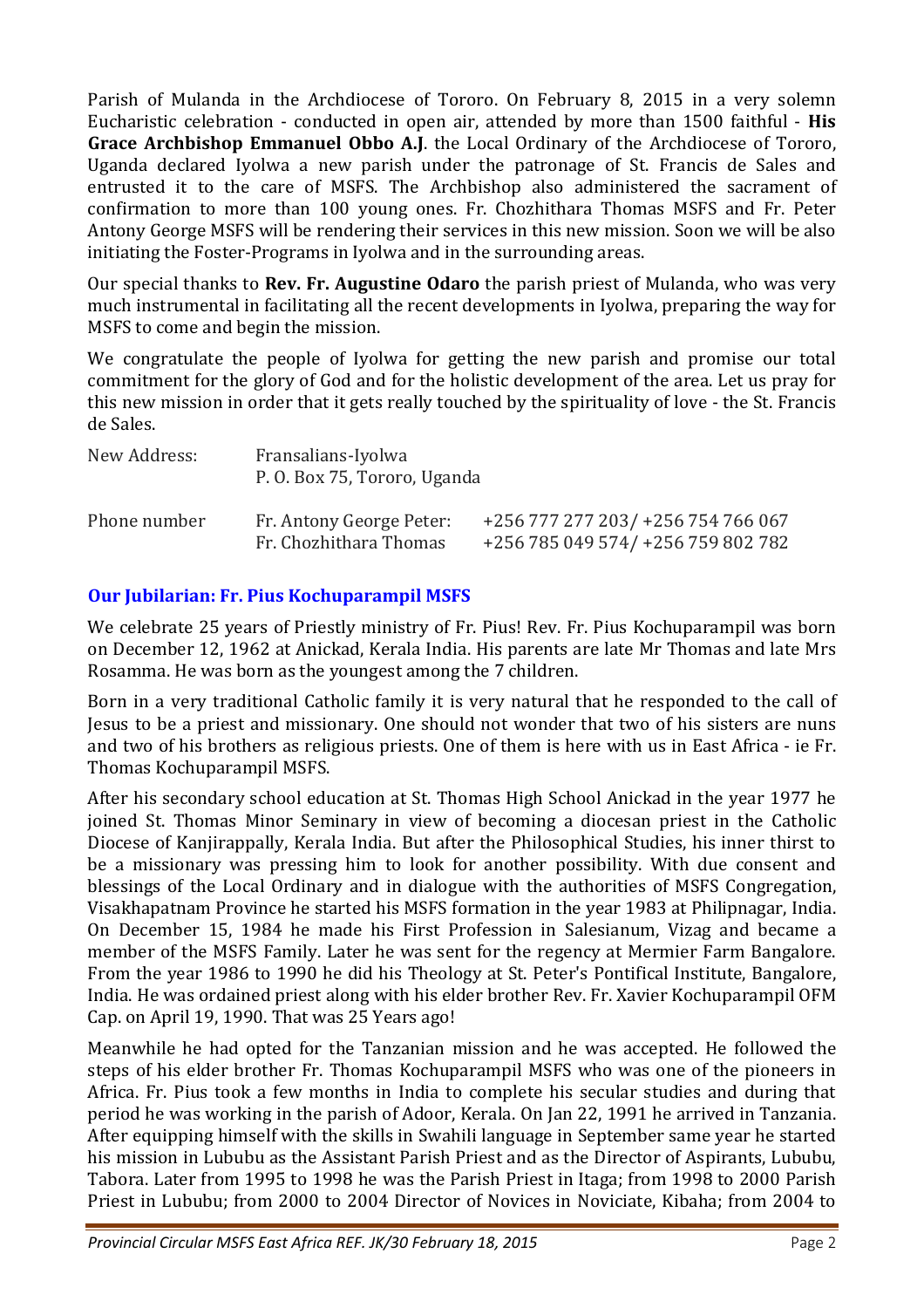2008 Rector of Junior Seminary, Morogoro, from 2008 - 2012 as the Parish Priest in Isaka, Kahama. From 2013 to till this day he is Assistant Parish Priest in Mkuza. He was also in the Provincial Administration as the Councillor in Charge of Formation. In the year 2000 he did an ongoing formation program for three months in Jerusalem.

My dear Confreres and friends, we rejoice with Fr. Pius for the past 25 years in faithful ministry as a priest, as missionary as a consecrated person. We have innumerable reasons to thank God. We know Fr. Pius loves his priesthood. I have never seen him as a priest who is tired of his vocation!.

Our beloved Fr. Pius, May the Lord grant you many more happy years in your life as PRIEST IN MISSION, Priest for Mission and Priest in Consecration! In the life of the Province of East Africa we are privileged to witness this jubilee in the very beginning of the year dedicated to Consecrated life!

We promise our sincere prayers for you… Hearty Congratulations !!! Now start with new life the journey towards the Golden Jubilee of your Ordination!

# **Jubilee Celebrations in East Africa**

The Jubilee of Fr. Pius was celebrated in a worthy manner on February 14 at Fransalian House Kola Morogoro and on February 15 in St. Francis de Sales Parish Mkuza. Both celebrations gave us the glimpse of the myriad of blessings given to Fr. Pius in his life and the blessings received by others though his life and mission. The large number of faithful gathered in the parish with exhilarating songs and dance, with their generous gifts, made the entire celebration an euphoric experience.

## **Bishop Prosper Balthazar Lyimo : Auxiliary Bishop for Archdiocese of Arusha**

On February 15, 2015, Fr. Prosper Balthazar Lyimo was consecrated Bishop and is appointed by the Holy Father as the Auxiliary Bishop of the Archdiocese of Arusha in Tanzania. He has been serving as Chancellor and Judicial Vicar of the Archdiocese of Arusha. He is from the parish of Ngurdotto. We congratulate His Lordship Prosper Lyimo on this new mission of being a true shepherd and wish him all the blessings and promise our prayerful and whole hearted support in the new task entrusted to him.

#### **Bishop of Machakos - Bishop Martin Kivuva Musonde to Mombasa as Archbishop**

Our dear Bishop His Lordship Martin Kivuva Musonde until the Local Ordinary of Machakos, Kenya is appointed by the Holy Father as the new Archbishop of the Catholic Archdiocese of Mombasa. Bishop Martin is also the Chairman of the KCCB – Commission for Social Communications. It was our pleasure to work with his blessings over past one decade in the Diocese of Machakos. He will be installed as the Archbishop on February 21, 2015. As Fransalian family we wish him all the blessings for the new and very demanding task in the Archdiocese of Mombasa.

# **Transfers and Appointments**

**Fr. Sebastian Williams MSFS** is freed from his responsibilities at SFS Junior Seminary with effect from March 1, 2015 and is appointed as the Manager and Administrator of Fransalian Mission School Mkuza. He is also designated to be appointed as the Assistant Parish Priest of St. Francis de Sales Parish, Mkuza, Archdiocese of Dar Es Salaam.

**Fr. Kallarackal Sheejan MSFS** is appointed as the Rector of SFS Junior Seminary and the Superior of the Community with effect from February 20, 2015. He is relieved from his responsibilities from Mkuza School and Parish with effect from March 1, 2015.

**Fr. Chozhithara Thomas MSFS** is designated to be appointed as the Parish Priest of St.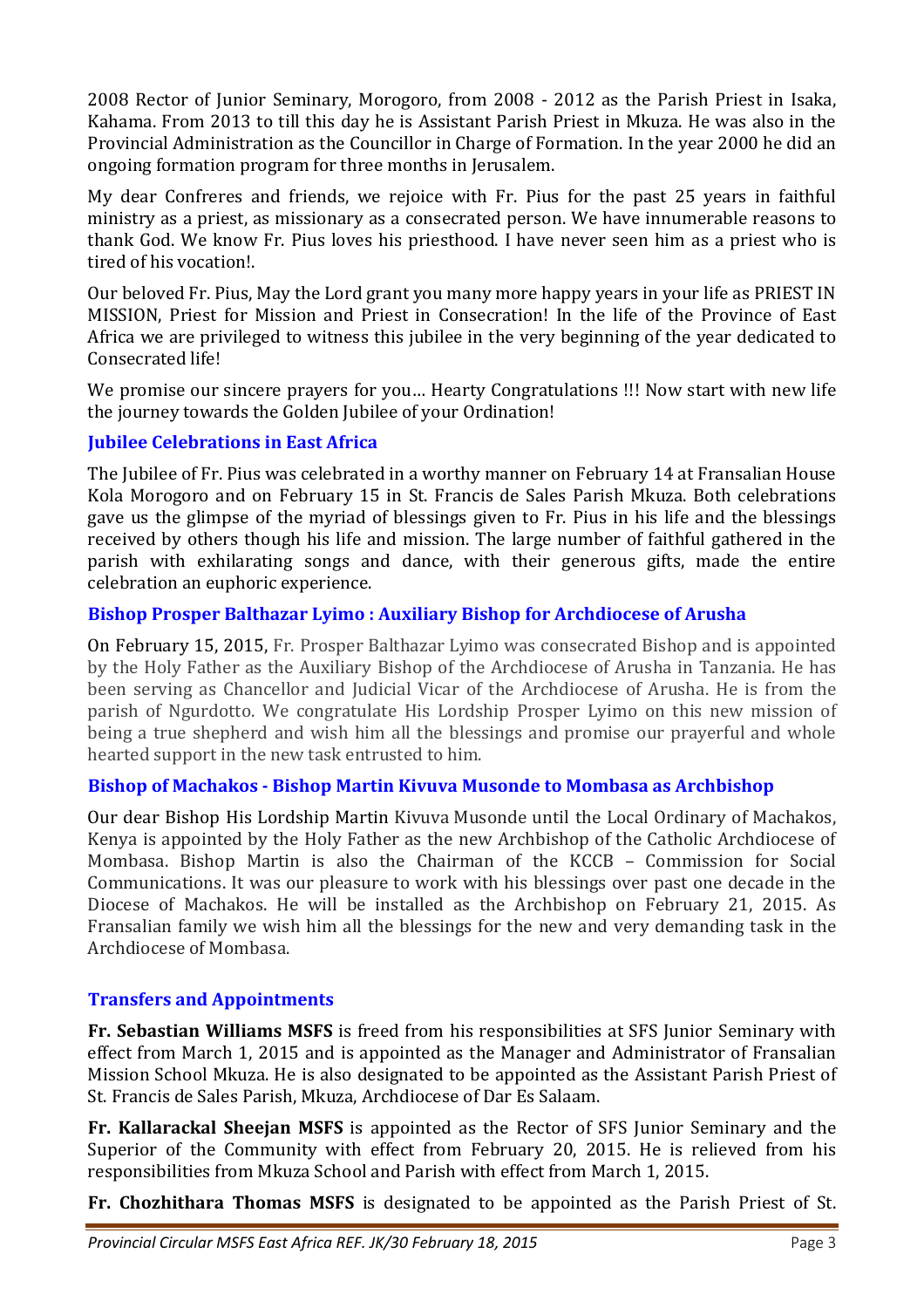Francis de Sales Parish, Iyolwa, Archdiocese of Tororo, Uganda with effect from February 8, 2015.

**Fr. Peter Antony George MSFS** is designated to be appointed as the Assistant Parish Priest of St. Francis de Sales Parish, Iyolwa, Archdiocese of Tororo, Uganda with effect from February 8, 2015.

# **Our Visitors**

**Rev. Fr. Jose Kumblolickal MSFS** the Provincial Superior of MSFS South West India Province, along with **Rev. Fr. Vinod Kanatt MSFS** one of the Councillors will be in East Africa from March 3 to 9, 2015. They will be visiting mostly our formation houses.

**Fr. Thomas Cherukatt MSFS** the Director of Mission Development, Rome together with **Mr. Dr. Claus Schubert** from Germany were with us from January 23 to February 10, 2015.

**Rev. Sr. Suguna FCC**, the Provincial Superior of Franciscan Clarist Congregation Iduki Province is on visitation from February 10 to March 5, 2015. The sisters are working with us in Bukene Mission.

**Rev. Sr. Angel Grace FCC** the Provincial Superior of Franciscan Clarist Congregation Noida Province is making visiting us from March 9 to 26, 2015. The sisters are working with us in Mkuza Mission.

We extend to all of them a warm welcome - *Karibuni sana!* Have an enjoyable and memorable time in Africa.

# **MSFS in Itaga 25 Years!**

We are in the 25th years of our missionary presence in the parish of Itaga, Archdiocese of Tabora. It was on January 13, 1991 the parish of Itaga was entrusted to the Missionaries of St. Francis de Sales - Fr. Kuzhupil Sebastian being the first MSFS parish priest. Over the years the parish has grown enormously and now it is the largest parish in the Archdiocese and the largest parish served by MSFS in East Africa. Let us join our dear faithful in Itaga in thanking God for multitude of blessings. We wish them a Happy Jubilee Year!

# **Bro. Emmanuel Simba Paulo (CM) Called to eternal Glory**

Bro. Emmanuel Paulo from our Parish in Bukene was a seminarian in the Congregation of the Mission (CM - Vincentians). He was son of our Catechist Paulo in Bukene. He was doing his Philosophy Year II at JUCO in Morogoro. On January 25, 2015 as he was going to the place of ministry in Pangawe, riding motor bike, he was knocked down from behind by a truck at Mkambarani - resulting in severe damage to the brain. After a few days of intensive care and treatment in Morogoro and Dar es Salaam, he breathed his last on January 29. His mortal remains were taken to Bukene was buried in Bukene on February 1, 2015. We express our sincere condolences to the community of the CM and to the family of Bro. Emmanuel. May the soul of Bro. Emmanuel and all the departed Rest in PEACE.

#### **Prayers requested for departed:**

- o **Rev. Fr. Mathew Mundamattam MSFS** of Vizag Province, aged 68, died on December 8, 2014.
- o **Rev. Bro. John Maruthikuzhiyil MSFS** of Nagpur Province, aged 86, died on December 9, 2014.
- **Mr. Corey Noel Judie** the nephew of Fr. John Judie (USA) our mission friend and collaborator, died at the age of 27 on December 25, 2014.
- **Frt Emmanuel Simba Paulo** a seminarian in the Congregation of the Mission (CM) from Bukene Parish, died in the road accident on Jan 29, 2015.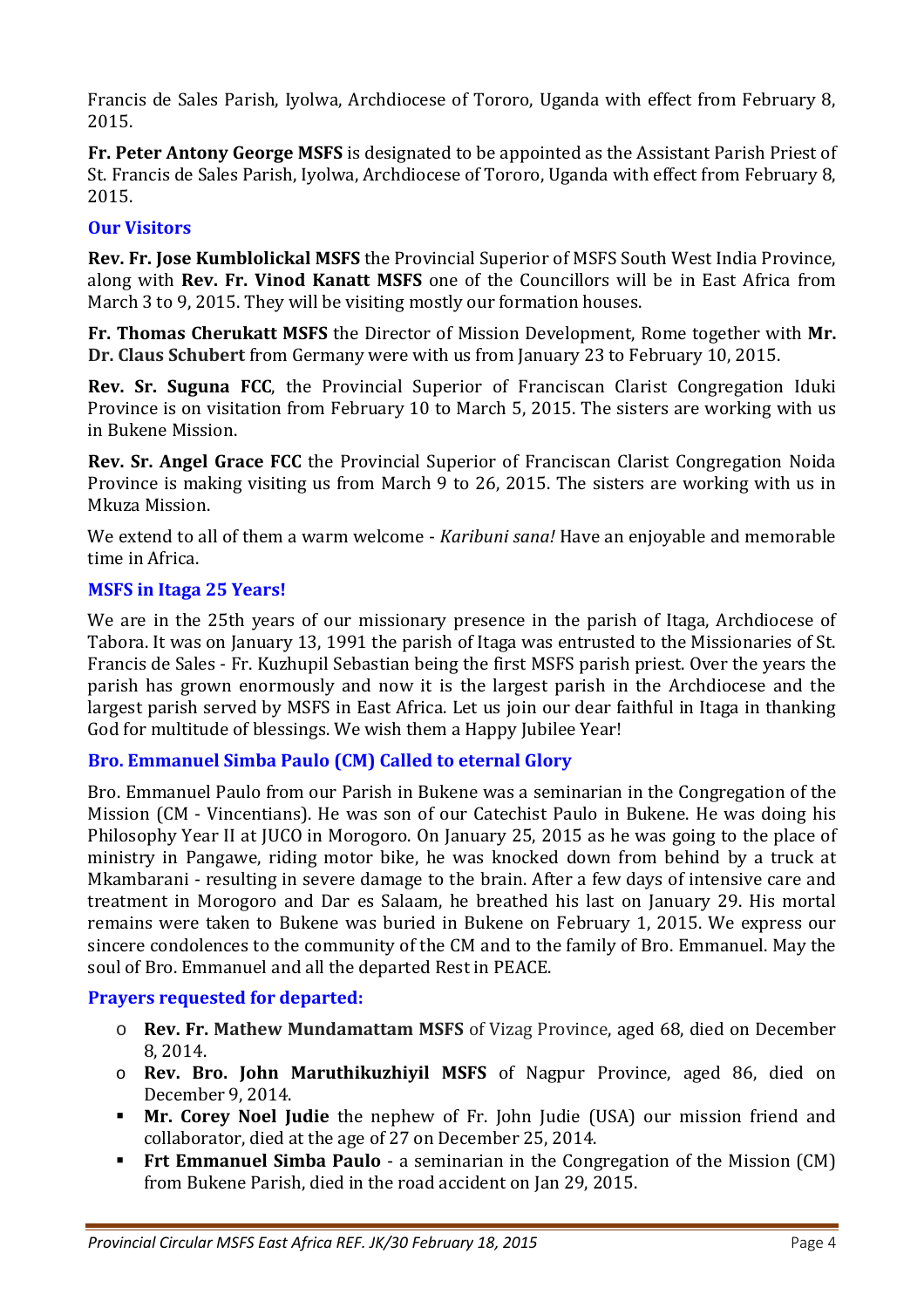#### *May they Rest in PEACE!*

Kindly offer the suffrages for the departed confreres as required of our Rule of Life.

## **Prayers requested for the sick and suffering**

- **Mrs Anastasia Okech**, the beloved Mother of Bro Paul Onyago MSFS, is critically ill due to cancer.
- > His Grace Most Rev Paul Ruzoka the Archbishop of Tabora, who is undergoing treatment in India (Amala Medical College, Trissur, Kerala) as he is recuperating from the aftermath of the road accident he had on December 5 in Igunga, Tabora.

May the good Lord touch and heal them!

## **Blessing of new church in Ngelani - Kenya**

The newly constructed church at Ngelani - one of the out-stations of Mlolongo Parish, Kenya was opened and blessed on February 1, 2015. Fr. Johnson Kallidukil was the main celebrant. Ngelani is 15 kms away from the parish centre. The area is arid and the roads are dusty. However there is a growing and vibrant community over there in this station dedicated to St. John the evangelist. Our sincere Congratulations to Fr. Jacob Thekkekara and the community, the faithful of Ngelani and Mlolongo Parish for this great contribution made to the local church. The solid and beautiful structure is the result of the good will of many. May God reward them richly.

#### **Blessing of the new Administrative wing of SFS School Katani - Kenya**

On February 2, 2015 on the day of the Consecrated Life, in a very simple but lively ceremony the ground floor of the newly constructed administrative wing of St. Francis de Sales Integrated Primary School in Katani was opened by Fr. Thekkekara Jacob and was blessed by Fr. Kallidukil Johnson. The new storey building is very elegant and solid structure is a great asset to the SFS School. Our sincere congratulations to Fr. Vettickal Sunny the Manager and the entire Fransalian community of Mlolongo Katani, the staff and the students, parents and well-wishers for this achievement. Our sincere gratitude to *Manos Unidas* for their generous support. You may see photos in this link:

https://www.facebook.com/611006828942350/photos/pb.611006828942350.-2207520000.1424163898./853170961392601/?type=1&theater

# **New Books**

*Sermons of Father Mermier:* On Consecrated Life, Word of God, and Mother Mary' (Ed. By Fr. Adrian Duval, MSFS and Translated into English by Fr. Antony Mookenthottam, MSFS).

*Way of the Cross for Today*- by Rev. Dr. Jacob Parappally MSFS A new and inspiring Way of the Cross with relevant reflections and illustrations.

Congratulations to these confreres! You may contact Fransalian Communications Morogoro and Arusha for the copies.

#### **GAH Unit: New Coordinator**

New Coordinator of the Delegation/Local Superiors' Forum in GAH Fr. Superior General in his recent circular has officially announced the name of **Rev. Fr. Silvester Ottaplackal MSFS** as the newly appointed Coordinator of the Delegation/Local Superiors' Forum in GAH. Our sincere congratulations to Fr. Silvester and we promise our prayerful support and cooperation! On behalf of the Province of East Africa and specially on behalf of our confreres in GAH we also thank **Fr. Sabu Francis MSFS** who has been until now functioning as the Delegate of the Superior General in GAH.